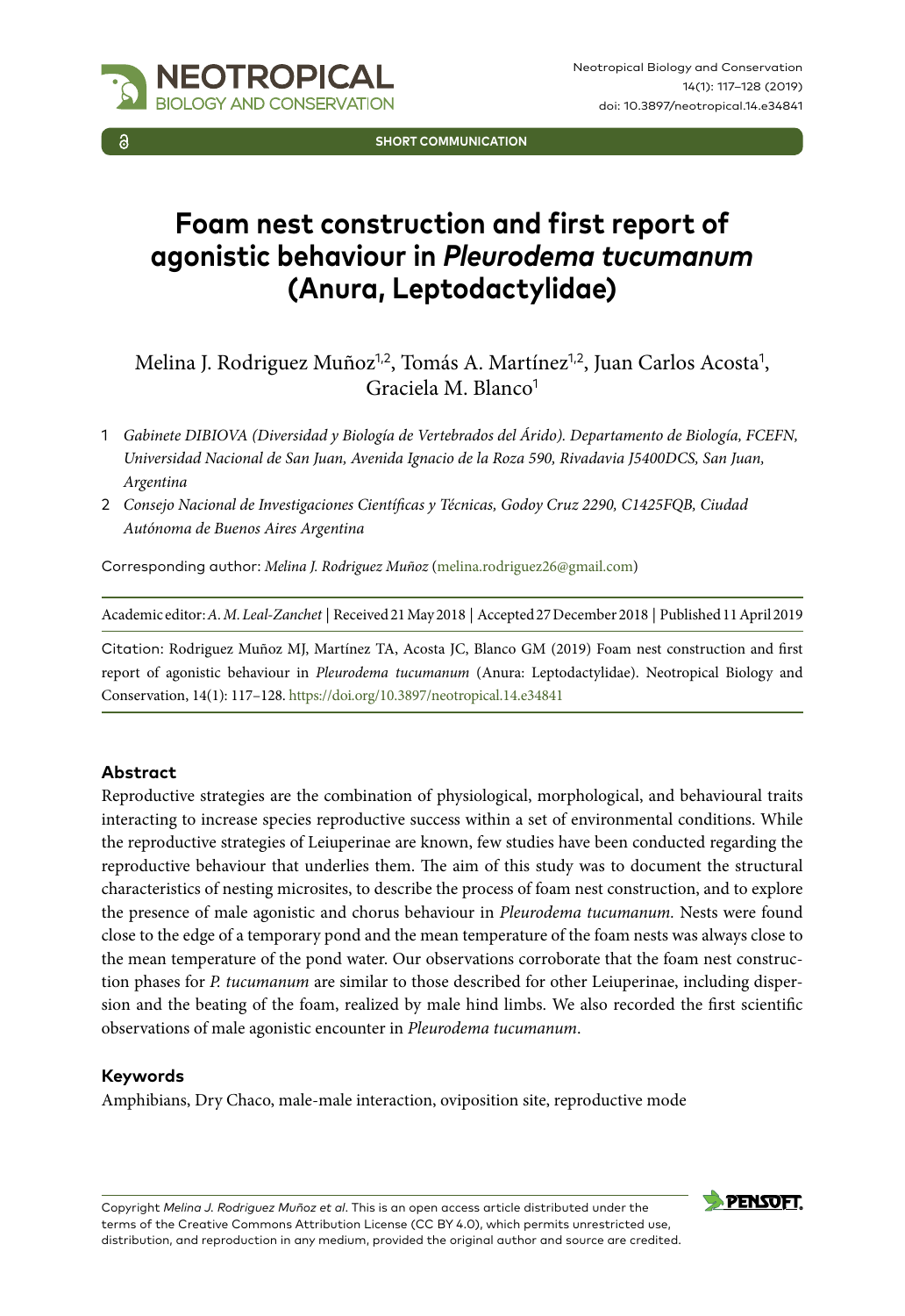#### **Introduction**

Reproductive modes can substantially vary among anuran species (Haddad and Prado, 2005) and are therefore considered of taxonomic value (Duellman and Trueb, 1986). Foam nest reproductive modes in anurans are a convergent behaviour that evolved independently in various frog lineages (Duellman and Trueb, 1986; Seymour and Loveridge, 1994; Faivovich *et al.* 2012). The ancestral oviposition mode for the Neotropical anuran clade Leiuperinae, composed by the genera *Edalorhina*, *Engystomops*, *Physalaemus*, and *Pleurodema*, is the floating foam nest (Grant *et al.* 2006; Pyron and Wiens, 2011; Faivovich *et al.* 2012).

The genus *Pleurodema* is notable for its particularly large variety of oviposition modes (Duellman and Veloso, 1977; Faivovich *et al.* 2012; Valetti *et al.* 2014). Faivovich *et al.* (2012) reported four egg-clutch structures proposed by different authors. However, recently Ferraro *et al.* (2016) rejects the egg-clutch structure proposed by Martori *et al*. (1994). Thus, three reproductive modes are known for *Pleurodema*: (1) eggs laid in subspherical gelatinous masses in groups of 1–6 eggs (Barrio, 1977; Valetti *et al.* 2009), (2) eggs laid in gelatinous strings (Fernández, 1927; Weigandt *et al.* 2004), and (3) eggs laid in a floating foam nest (Hödl, 1992; Cardoso and Arzabe 1993).

In arid environments, under temporarily harsh, unpredictable and variable conditions, species should possess special mechanisms for tolerating or avoiding stressful situations. During the aquatic phase, larvae and nests are often at risk of drying in ephemeral ponds (Spieler and Linsenmair, 1997). The foam nest structure protects eggs and tadpoles from dehydration, and is a beneficial reproductive strategy for species that inhabit arid environments (Prado *et al.* 2002; Zina, 2006). Also, choice of oviposition site plays an important role in the reproductive success of temporary pond amphibians (Resetarits and Wilbur, 1989). Various studies have suggested that female anurans select oviposition sites based on factors such as water depth (Caldwell, 1986), absence of predators (Howard, 1978; Resetarits and Wilbur, 1989), or water temperature (Howard, 1978). The suitability of a breeding site directly affects hatching success, larval performance, and, thereby, parental fitness (Resetarits and Wilbur, 1989). Thus, oviposition site-selection can have a strong impact on the spatial distribution of a species and thereby affect population dynamics (Hassel, 1987; Pearman and Wilbur, 1990) and the structure of communities (Morris, 2003). However, the mechanisms for oviposition site-selection in spatially and temporally variable environments are still poorly understood (Pearman and Wilbur, 1990).

Most *Pleurodema* species inhabit arid environments prone to strong seasonal fluctuations in temperature and precipitation, and are explosive breeders (Cei, 1980; Hödl, 1992; Cardoso and Arzabe, 1993). This temporal reproductive pattern is usually associated with marked spatial clumping around suitable oviposition sites (Wells, 1977). The explosive breeders form dense aggregations in which the males scramble for females. In this kind of breeders, struggles between males are common (Arak, 1983). For many anurans, male-male interactions consist of exclusively ter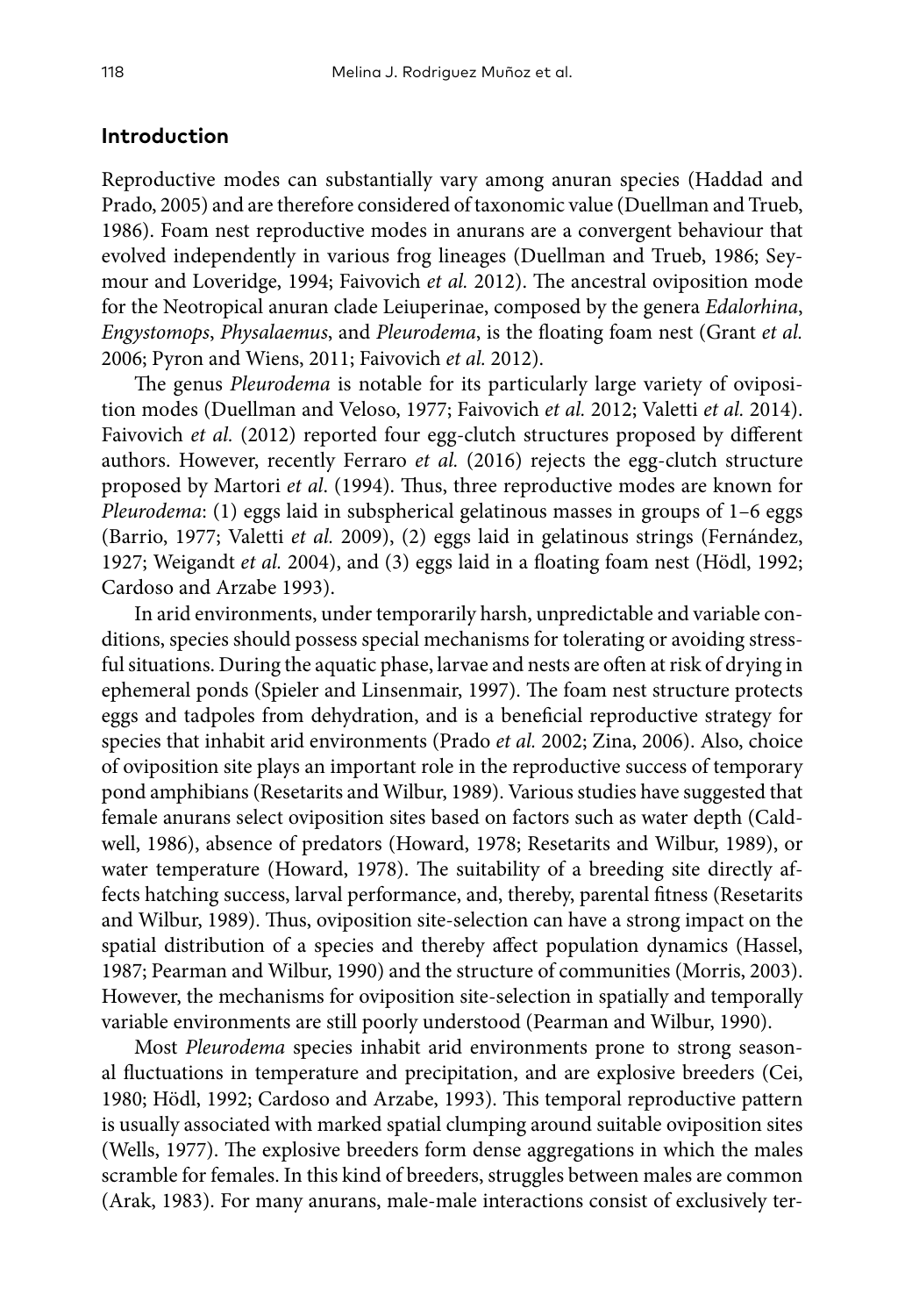ritorial behaviours (Martins *et al.* 1998; Halloy and Espinosa, 2000), ranging from simple calls (warning, territorial, and/or encounter) to physical combat (Halliday and Tejedo, 1995). The scope of agonistic encounters varies and does not always result in physical confrontation, allowing the protagonists to avoid the risks and costs of bodily engagement (Kluge, 1981; Martins *et al.* 1998). The choice of behaviour and performance variation depends on the cost-benefit patterns of the behaviour and the communicated message (Enquist, 1985).

*Pleurodema tucumanum* Parker 1927 is a small anuran, measuring between 40–45 mm snout-vent length (Cei, 1980), that inhabits central and northern Argentina (Vaira *et al.* 2012). In the central province of San Juan it is found exclusively in the Dry Chaco ecoregion of the Valle Fértil Department (Morrone, 2014). In this particular environment *P. tucumanum* often lives in sandy habitats, exhibiting burrowing behaviour, and breeding in temporary ponds formed by rains and/or flooding (Acosta comm. pers.). The reproduction of this species matches with the rainy season, in summer months (from November to April) (unpublished data). Ferraro *et al.* (2016) confirmed and described the final structure of the *P. tucumanum* foam nests. The process of construction of foam nests in Leiuperinae involves alternating and repeating phases of rest and activity. During the rest phases, the amplectant pair floated immobile, and in activity phases males beat the foam using their hindlimbs. There are several studies that describes this process in some *Pleurodema* species and other Leiuperinae (e.g. Hödl, 1990; 1992; Halloy and Fiaño, 2000; Valetti *et al.* 2014). However, there is no information about the process of construction in *P. tucumanum*. The objectives of this work were to 1) describe the structural characteristics of nesting microsites, 2) report the presence of agonistic and chorus behaviour among males of *P. tucumanum* and 3) document the construction process of these foam nests.

The study area is located in the region La Majadita (30.68°S, 67.50°W), Valle Fértil department, San Juan province, Argentina. This site is situated in the Arid Chaco ecoregion (Morrone, 2014). The climate is warm in the region with the mean annual temperature being 19.5 °C. The maximum mean temperature is 26 °C, and the minimum mean temperature is 11 °C. For this region, mean annual rainfall is recorded to be 358 mm, with means ranging between 152 and 656 mm (data provided by the Hydraulics Department of San Juan province, Argentina), with rains occurring predominantly in summer (December-March) (Cabrera, 1994).

The expedition was made on December 2013, following a small rain (3 mm; data provided by Servicio Metereológico Nacional Argentino). During the trip, sampling was carried out through nocturnal walks along the river, using the visual encounter technique. At 2 am, we could observe a single temporary pond where were a lot of individuals of *P. tucumanum*. We sexed the individuals and counted them to obtain the abundance of individuals in this reproductive pond. We also measured the length and width of the pond, and maximum and minimum water depth using a tape (nearest 0.1 cm), and we made five different measures of water temperature to obtain an average of the temperature of the pond, using a thermocouple (TES TP-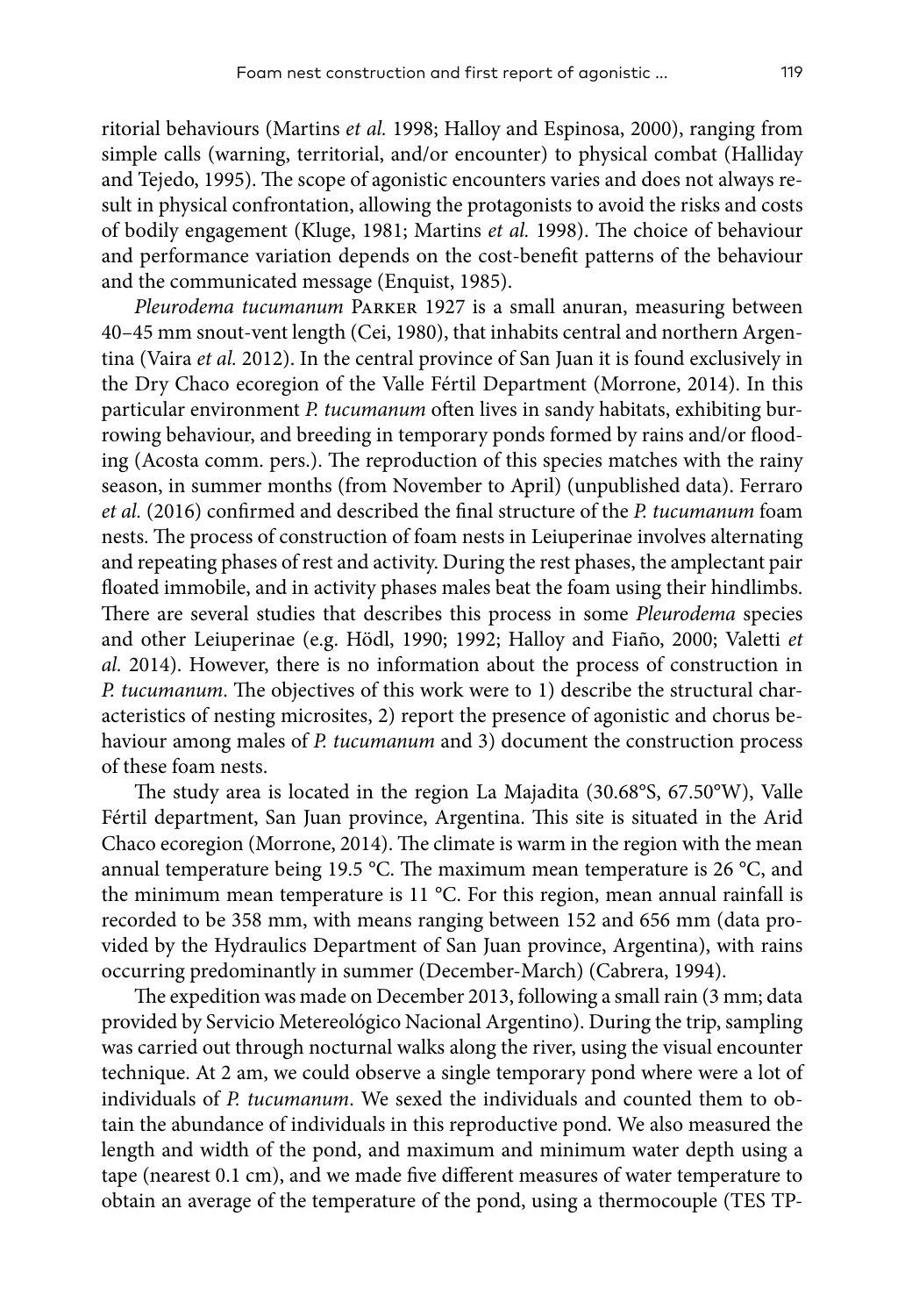K01; 1.62 mm diameter). In addition, we counted the number of amplectant pairs and foam nests located in this pond. In order to describe the foam nest temperatures and compare these temperatures with those of the amplectant pair and the air, we measured foam nest temperatures introducing a thermocouple (TES TP-K01; 1.62 mm diameter) 1 cm into the center of each foam nest. Air temperature was measured 1 cm above the foam using the same thermocouple, and body temperatures of the amplectant pair were measured using an infrared thermometer (GM550 Digital Laser Infrared Thermometer Temperature Measurement Electronic Point Gun) at a distance of 10 cm. In order to describe the process of construction of the foam nest, we recorded the whole process of construction using a digital camera (Nikon Coolpix S210V1.0). The time lapses for construction were obtained from the recorded video and were measured in minutes. While we were recording the foam nest construction, we also observed the behaviour of the remaining individuals in the reproductive pond. In addition to the nests recorded in December, during a subsequent sampling carried out in December 2015, we found new foam nests in other small bodies of water. For all observed foam nests (both found in December 2013 and in December 2015) we measured the following variables: depth of water under the nest, distance from the foam nest to the nearest shore, and maximum diameter of the foam nests, using a tape measure (nearest 0.1 cm).

Fifteen males and five females were observed in the pond. The dimensions of the pond were 435 cm by 86 cm, with a maximum depth of 7 cm and a minimum of 3.5 cm. The mean temperature of the pond water (N=5) was 20.7 °C ( $\pm$  0.07 °C). From the total number of individuals, four of them were paired in amplexus. The remaining males were observed singing in chorus. In this reproductive pond, we observed three foam nests, one already constructed, and the others were seen since the beginning of the process of construction till the end (Table 1). We also observed the presence of agonistic male behaviour: we saw a combat between three males that involved frontal charging (Figure 1e) and included one climbing on and submerging another (Figure 1f), then, the third male attacked an amplexus pair. The aggression was repeated several times until the individual seemed to achieve his objective, interrupting the formation of the nest.

The foam nest construction process involved alternating phases of rest and activity (*sensu* Hödl, 1990). During the rest phases, the amplectant pair floated immobile. The male was in a position of axillary amplexus (Figure 1a–c), with his feet retracted and his cloaca upon that of the female. The active phase can be divided into three stages. The first stage began when the male slipped his feet between the thighs of the female and the cloacae of both were juxtaposed. The female laid her eggs while the male pushed his tarsal tubercles against the upward tilted cloacal region of the female and then rapidly brought his legs back to the initial position. In the second stage, the male beat the foam using alternating leg kicks. The movement involved the rotation of the femur and tibia perpendicular to the body axis, with the feet almost parallel to the body. The third and final stage began once a substantial amount of foam has been produced. Following the last kick, the male distributed the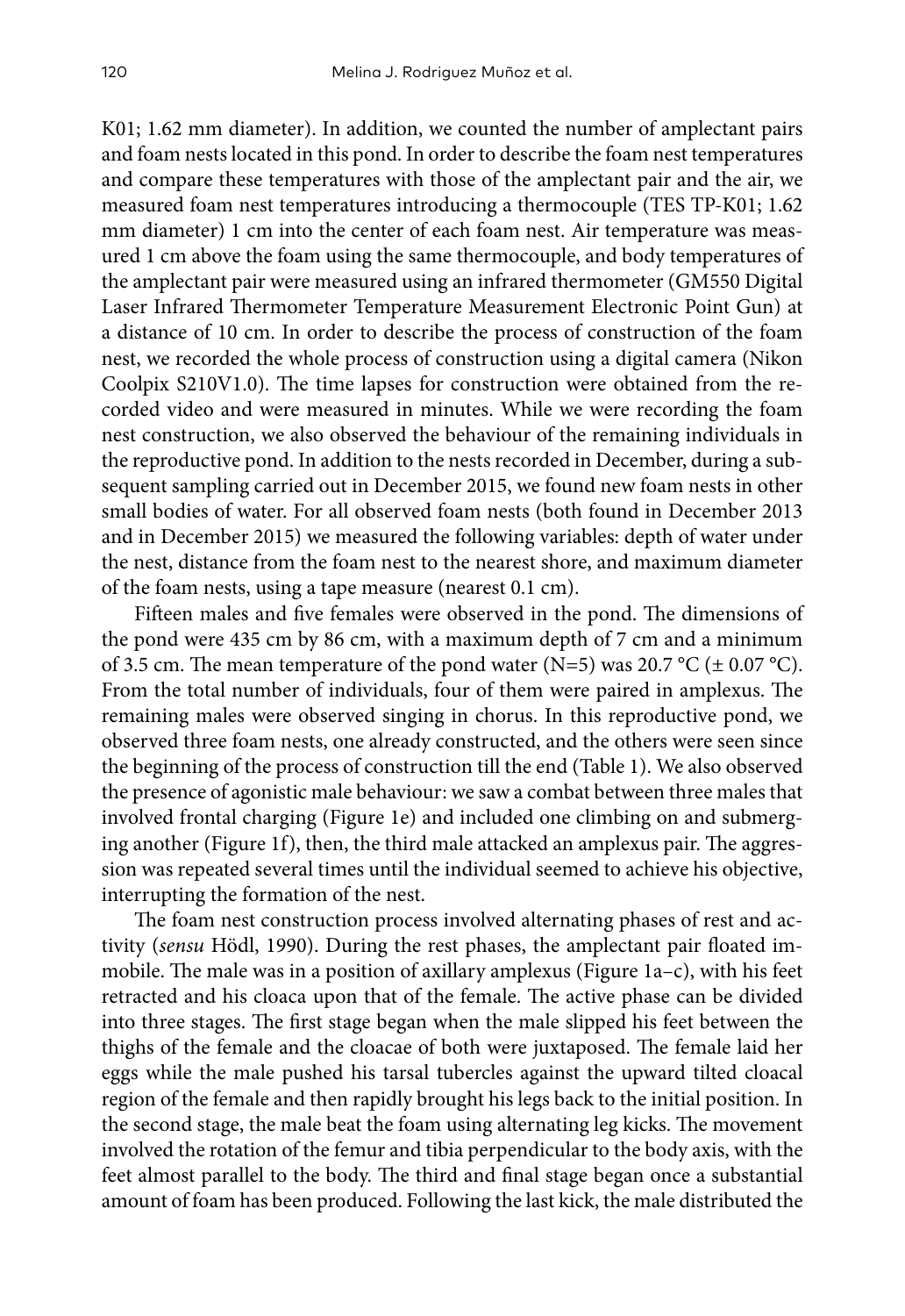

**Figure 1.** Oviposition and reproductive behaviour of *Pleurodema tucumanum* in a temporary pond near La Majadita, Valle Fértil department, San Juan province, Argentina. **a–b** Amplexus and construction of foam nest and finalized nest corresponding to nest 1 (Table 1). **c–d** Amplexus and foam nest corresponding to nest 2 (Table 1). **e–f** Agonistic encounter between males. **g** Axillary amplexus.

foam by spreading his legs outward over the mass. The male then returned to the rest position. This behaviour was repeated until the foam nest was completed and egg deposition has finished.

In a subsequent sampling another 15 foam nest were recorded in other small bodies of water. The mean diameter of foam nests (N=18) was 104 mm ± 32.5 mm (mean  $\pm$  SE), mean distance to the shore was 806.7 mm  $\pm$  63.4 mm (mean  $\pm$  SE), and the mean water depth beneath the nests was  $118$  mm  $\pm$  63.3 mm (mean  $\pm$  SE).

The mean foam nest temperature was similar to the mean water temperature, but always lower than the air temperature. Among temperate zone amphibians, aquatic egg masses are known to maintain temperatures slightly above the water surrounding them (Salthe and Mecham, 1974). All of the foam nests were located close to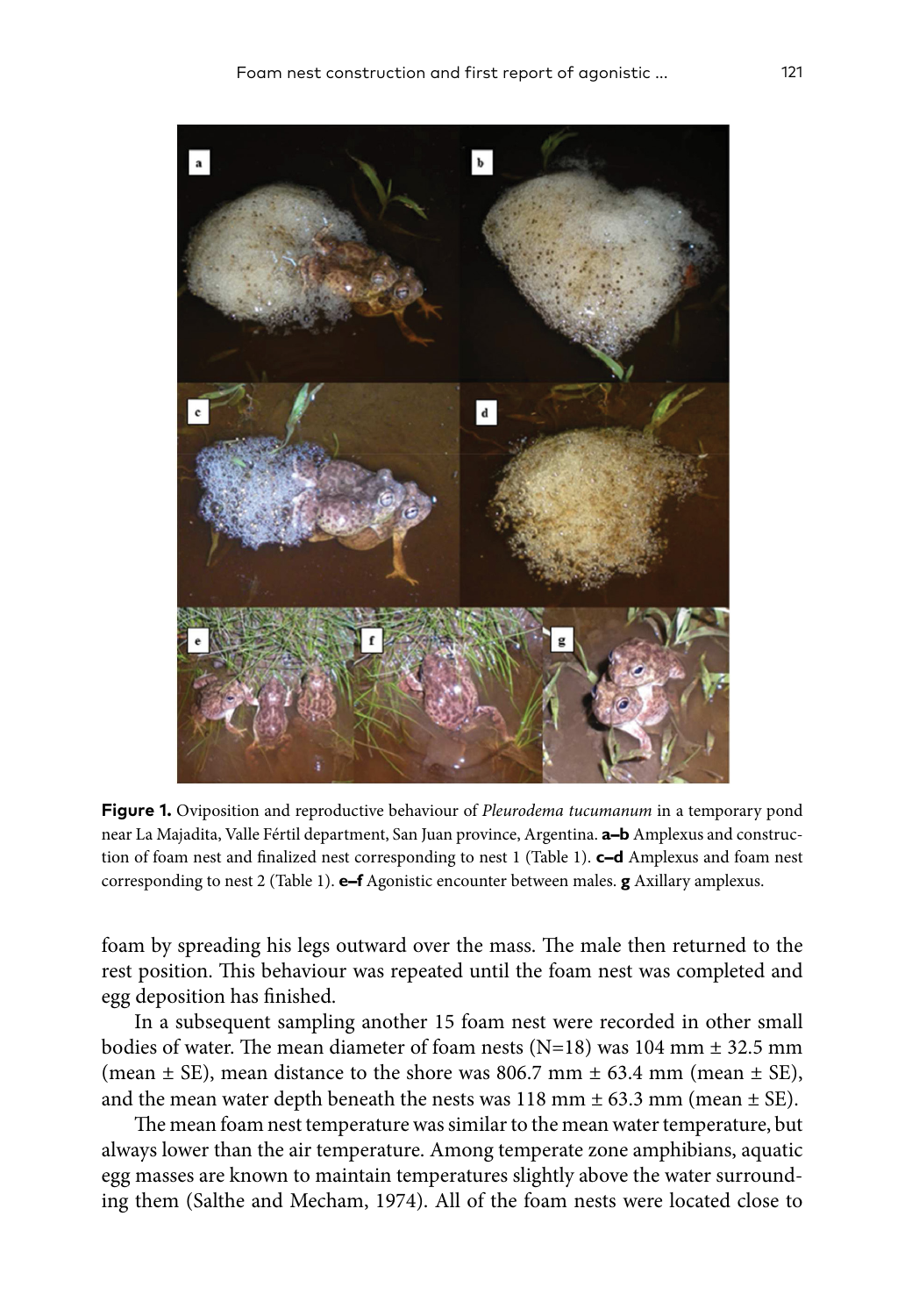the edges of the pond, in superficial water. Egg deposition and larval development in small temporary ponds markedly reduces vulnerability of eggs and tadpoles to aquatic predators (Duellman and Trueb, 1986; Hödl, 1986; Heyer *et al.* 1990). However, the use of those habitats as oviposition sites increases the vulnerability of developmental stages to desiccation (Zina, 2006). Eggs and larvae within foam nests placed in microsites that provide thermally favorable microclimate should develop somewhat faster than eggs and larvae within nests placed in cooler microsites (Dobkin and Gettinger, 1985), increasing the probability of tadpole survival.

Recorded construction times were very different between the two nests. The amplectant pair that dedicated more time to the foam nest construction produced a larger nest with more consistent foam (Figure 1a–b) than those that spent less time (Figure 1c–d). Such difference in foam nest size could be explained because of foam needs mechanical processing for the incorporation of air bubbles (Dalgetty and Kennedy, 2010). Thus nest size may depend on the time spent on construction. All males found in this study were singing in chorus, despite the fact that Martori *et al.* (1994) did not record the chorus behaviour in *P. tucumanum* in Córdoba Province. This behaviour constitutes a vocalized agonistic interaction with other males of the species with the objective of territorial establishment and female attraction (Wells, 1977; Penna *et al.* 2008; Velásquez *et al.* 2014). The agonisic behaviour found in this study has been observed in several pipids, leptodactylids, dendrobatids, hylids and ranids (e.g. Brattstrom and Yarnell, 1968; Rabb and Rabb, 1965; Wells, 1977; Halliday and Tejedo, 1995; Abrunhosa and Wogel, 2004), but there are no previous records of aggressive/agonistic combat behaviour in *Pleurodema* species.

Foam nest construction processes employed by *Pleurodema tucumanum* were analogous to those described for *P. diplolister* (Hödl, 1990) and *P. guayapae* (Valetti *et al.* 2014) and other Leiuperinae (e.g. Heyer and Rand, 1977; Dalgetty and Kennedy, 2010; Schaefer and Kehr, 2010). Male of *P. tucumanum* were observed utilizing their hind limbs to beat the foam, similar behaviour was found in *P. diplolister* (Hödl, 1992), *P. borellii* (Halloy and Fiaño, 2000), and *P. guayapae* (Valetti *et al.* 2014) and other Leiuperinae (e.g. Heyer and Rand, 1977; Dalgetty and Kennedy, 2010; Schaefer and Kehr, 2010). Similarly to our observations in *P. tucumanum*, in which during the rest phases the amplectant pair floated immobile and the male was in a position of axillary amplexus, axillary amplexus was observed in several Leiuperinae species (Barrio, 1964; Duellman and Veloso, 1977; Giaretta and Facure, 2009; Valetti *et al.* 2009; 2014; Velasco *et al*. 2017). The active phase can be divided into three stages that have been previously described for *Physalaemus ephippifer* (Hödl, 1990), *Pleurodema diplolister* (Hödl, 1992), and *P. guayapae* (Valetti *et al.* 2014).

The data presented in this study verify the existence of *P. tucumanum* foam nest construction and confirms observations made by Ferraro *et al.* (2016). Surveys conducted days after oviposition led to determine that the ovoid plate nest proposed by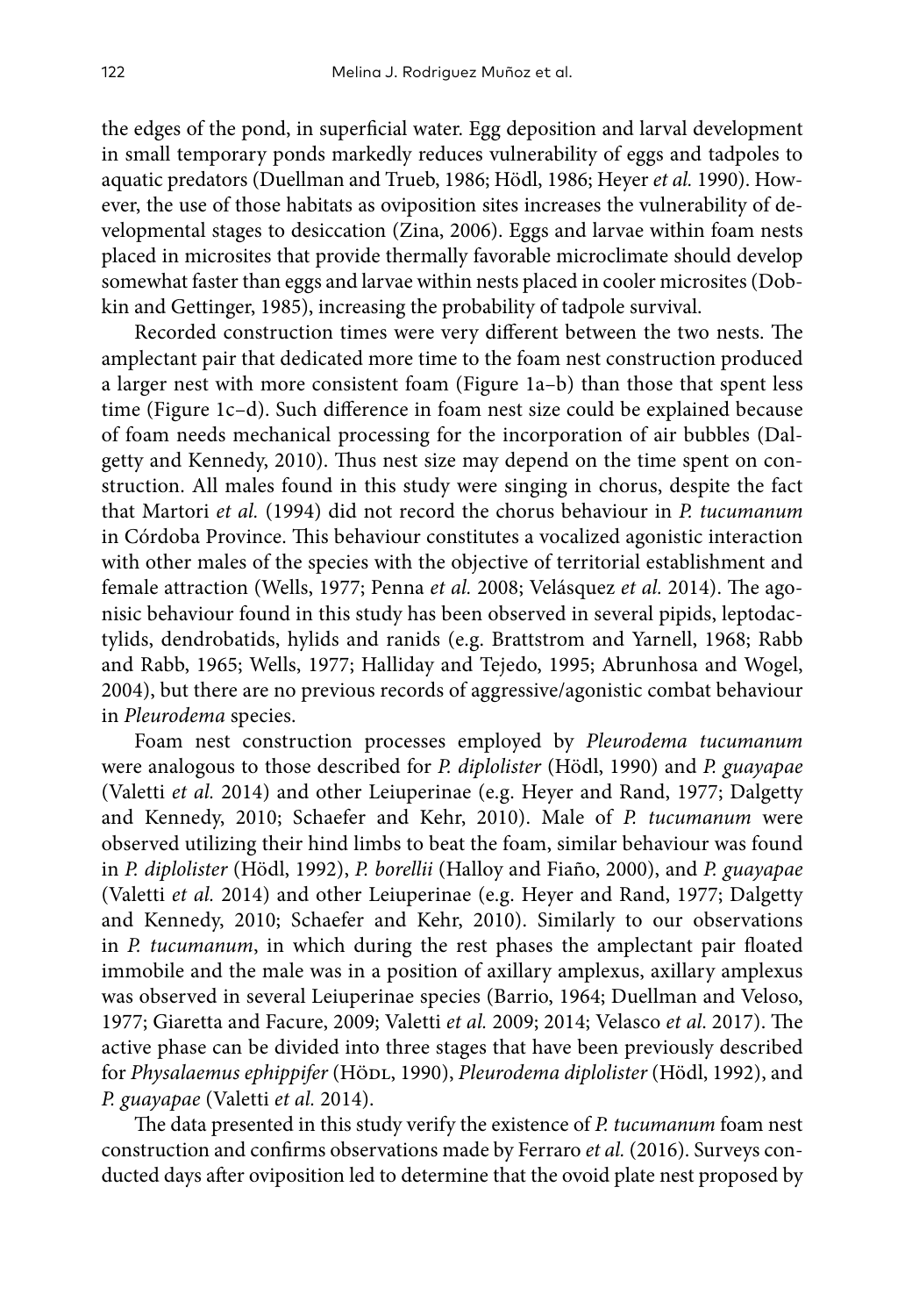

**Figure 2.** Observations on *Pleurodema tucumanum* in a temporary pond near La Majadita, Valle Fértil department, San Juan province, Argentina: **a** clutches found with low grade foam dilution **b** nest found with high grade of dilution, similar to the ovoid plate found by Martori *et al.* (1994) **c** clutch with larvae in Stage 22 of Gosner (1960).

**Table 1.** Data from variables measured in clutches from a temporary pond, near La Majadita, Valle Fértil department, San Juan province (30.68°S, 67.50°W), Argentina: foam nest temperature (Tfn), male temperature (Tm), female temperature (Tf), air temperature (Ta), time of construction and nest area. (\*) No data obtained because the foam nest was already finished when found.

| <b>Nest</b>    | Tfn $(^{\circ}C)$ | $Tm$ (°C)                | $Tf(^{\circ}C)$          | Ta $(^{\circ}C)$ | Time of<br>construction<br>(min) |
|----------------|-------------------|--------------------------|--------------------------|------------------|----------------------------------|
|                | 20.8              | 20.9                     | 22.9                     | 22.05            | 35                               |
| $\overline{c}$ | 20.8              | 23.4                     | 23.4                     | 23.5             | 17                               |
| $3*$           | 20.4              | $\overline{\phantom{m}}$ | $\overline{\phantom{m}}$ | 22               | $\qquad \qquad$                  |

Martori *et al.*, (1994) is the result of the dilution and collapse of the foam nest after several hours (Figure 2). Similar results were found by Ferraro *et al.* (2016) in the field and laboratory.

*Pleurodema tucumanum* is able to live in deserts and salty habitats (Cei, 1980). The foam nests contain substances that delay larval development (Pisano, 1963), while protecting the eggs and early-stage embryo from dehydration (Prado *et al.* 2002; Zina, 2006). The *Pleurodema* genus appears to be a promising clade for evolutionary studies of physiological responses to extreme environmental conditions (Faivovich *et al.* 2012).

Our observations highlight the importance of studying reproductive behaviour systems. In addition, this study offers the first report of this type of reproductive behaviour strategies in Chacoan species, though further studies are needed to provide more detail for *P. tucumanum* reproductive behaviour such as the influence of both biotic and abiotic variables on oviposition site selection, timing of embryonic and larval development, the reproductive cycle, mating selection, among others.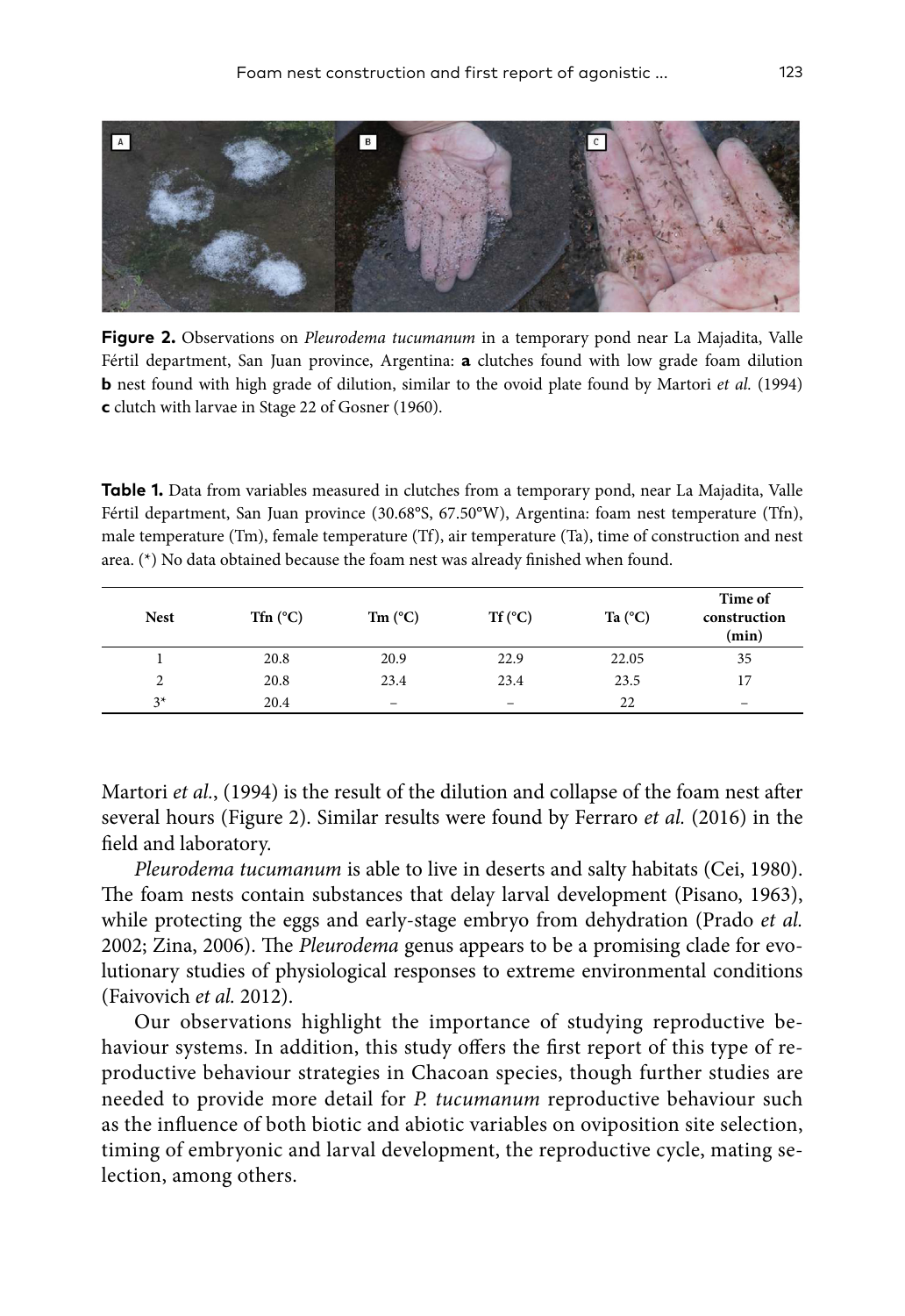## **Acknowledgments**

We thank Rodrigo Nieva, Ana Paula Galdeano and Lia Piaggio Kokot for their help in fieldwork. We thank Jennifer Richardson and Magdalena Córdoba for their helpful comments on English language and we thanks Esteban Lavilla, Daiana Ferraro and the anonymous reviewers for comments and suggestions on earlier versions. We also thanks Secretaría de Ambiente y Desarrollo Sustentable Gobierno de San Juan, CICITCA-UNSJ and CONICET.

## **References**

- ARAK, A. 1983. Male-male competition and mate choice in anuran amphibians. *In*: P. Bateson (eds.), Mate choice. Cambridge, United Kingdom, Cambridge University Press, p. 181–210.
- ABRUNHOSA, P.A.; WOGEL, H. 2004. Breeding behavior of the leaf-frog *Phyllomedusa burmeisteri* (Anura: Hylidae). *Amphibia-Reptilia*, **25**:125–135. [https://doi.](https://doi.org/10.1163/1568538041231157) [org/10.1163/1568538041231157](https://doi.org/10.1163/1568538041231157)
- BARRIO, A. 1977. Aportes para la elucidación del "status" taxonómico de *Pleurodema bibroni Tschudi* y *Pleurodema kriegi* (Müller) (Amphibia, Anura, Leptodactylidae). *Physis*, **37**: 311–331.
- BARRIO, A. 1964. Especies crípticas del género *Pleurodema* que conviven en una misma área, identificadas por el canto nupcial (Anura, Leptodactylidae). *Physis*, **24**:471–489.
- BRATTSTROM, B.H.; YARNELL, R.M. 1968. Aggressive behavior in two species of leptodactylid frogs. *Herpetologica*, **24**:222–228.
- CABRERA, A.L. 1994. Enciclopedia Argentina de Agricultura y jardinería, Tomo II, Fascículo 1: Regiones Fitogeográficas Argentinas. Buenos Aires, ACME, 85 p.
- CALDWELL, J.P. 1986. Selection of egg deposition sites: a seasonal shift in the southern leopard frog, *Rana sphenocephala*. *Copeia,* **1986:** 249–253. [https://doi.](https://doi.org/10.2307/1444923) [org/10.2307/1444923](https://doi.org/10.2307/1444923)
- CARDOSO, A.J.; ARZABE, C. 1993. Corte e desenvolvimento larvário de *Pleurodema diplolistris* (Anura: Leptodactylidae). *Revista Brasileira de Biologia*, **53**: 561–570.
- CEI, J.M. 1980. *Amphibians of Argentina*. Monografia 2, Firenze, Monitore Zoologico Italiano, 609 p.
- DALGETTY, L.; KENNEDY, M.W. 2010. Building a home from foam túngara frog foam nest architecture and three-phase construction process. *Biology letters*, **6:** 293–296. [https://](https://doi.org/10.1098/rsbl.2009.0934) [doi.org/10.1098/rsbl.2009.0934](https://doi.org/10.1098/rsbl.2009.0934)
- DOBKIN, D.S.; GETTINGER, R.D. 1985. Thermal aspects of anuran foam nests. *Journal of Herpetology,* 271–275.<https://doi.org/10.2307/1564181>
- DUELLMAN, W.E.; TRUEB, L. 1986. *Biology of amphibians*. New York, John Hopkins University Press, 670 p.
- DUELLMAN, W.E.; VELOSO A.M. 1977. Phylogeny of *Pleurodema* (Anura: Leptodactylidae): a biographic model. *Occasional papers of the Museum of Natural History, University of Kansas*, **64**:1–46.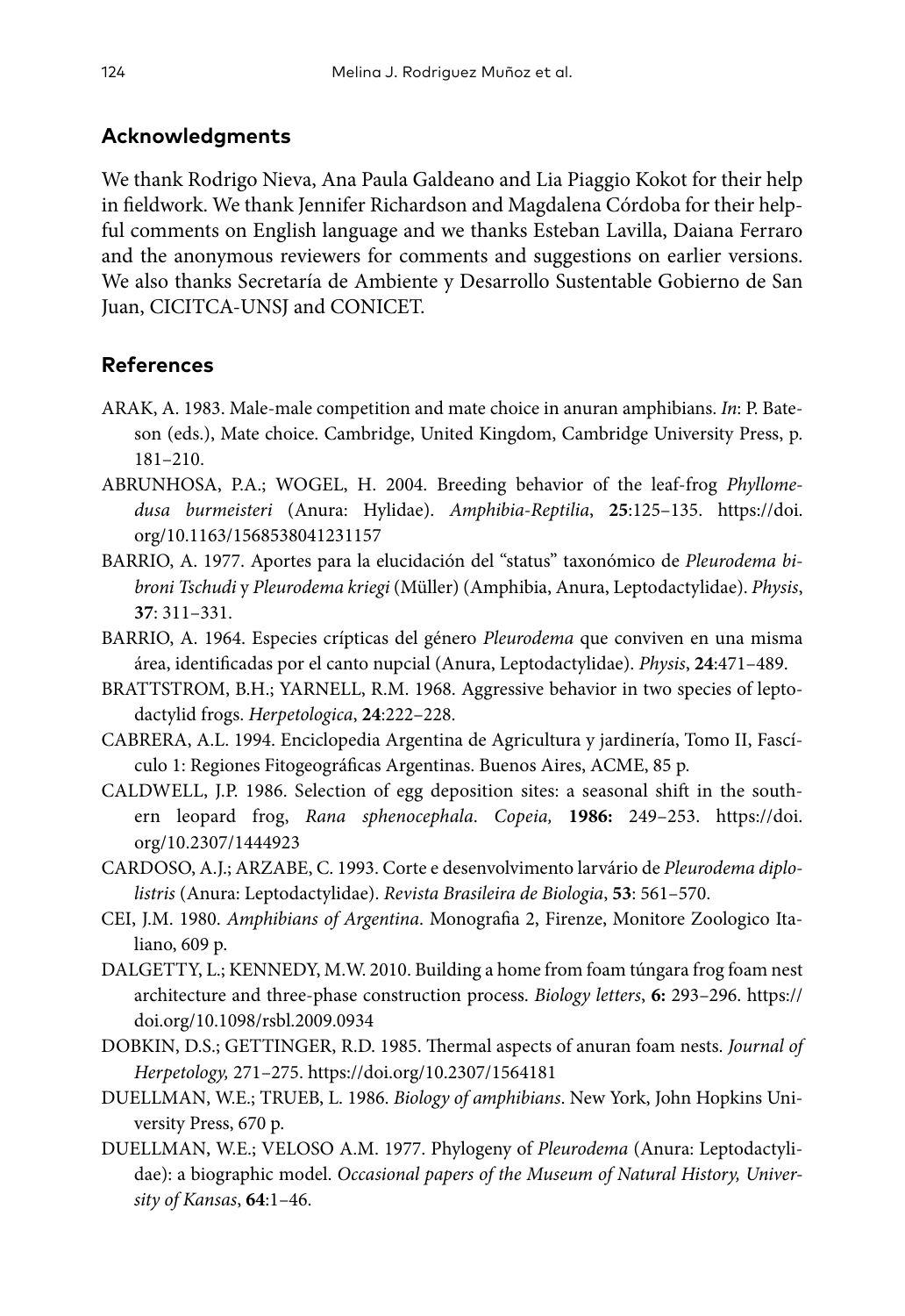- ENQUIST, M. 1985. Communication during aggressive interactions with particular reference to variation in choice of behavior. *Animal Behaviour*, **33**:1152–1161. [https://doi.](https://doi.org/10.1016/S0003-3472(85)80175-5) [org/10.1016/S0003-3472\(85\)80175-5](https://doi.org/10.1016/S0003-3472(85)80175-5)
- FAIVOVICH, J.; FERRARO, D.P.; BASSO, N.G.; HADDAD, C.F.; RODRIGUES, M.T.; WHEELER, W.C.; LAVILLA, E.O. 2012. A phylogenetic analysis of *Pleurodema* (Anura: Leptodactylidae: Leiuperinae) based on mitochondrial and nuclear gene sequences, with comments on the evolution of anuran foam nests. *Cladistics*, **28**:460–482. [https://](https://doi.org/10.1111/j.1096-0031.2012.00406.x) [doi.org/10.1111/j.1096-0031.2012.00406.x](https://doi.org/10.1111/j.1096-0031.2012.00406.x)
- FERNÁNDEZ, K. 1927. Sobre la biología y reproducción de batracios argentinos. Segunda Parte. *Boletín de la Academia Nacional en Ciencias en Córdoba,* **29:** 271–328
- FERRARO, D.P.; PEREYRA, M.E.; BALDO D.; FAIVOVICH, J. 2016. The clutch structure of *Pleurodema tucumanum* (Anura: Leptodactylidae). *Salamandra*, **52**:48–52.
- GIARETTA, A.A.; FACURE, K.G. 2009. Habitat, egg laying behaviour, eggs and tadpoles of four sympatric species of *Pseudopaludicola* (Anura, Leiuperidae). *Journal of Natural History,* **43:** 995–1009. <https://doi.org/10.1080/00222930802702456>
- GOSNER, K.L. 1960. A simplified table for staging anuran embryos and larvae with notes on identification. *Herpetologica*, **16**:183–190.
- GRANT, T.; FROST, D.R.; CALDWELL, J.P.; GAGLIARDO, R.; HADDAD, C.F.B; KOK, P.J.R; MEANS, B.D.; NOONAN, B.P.; SCHARGEL, W.E.; WHEELER, W.C. 2006. Phylogenetic systematics of dart poison frogs and their relatives (Amphibia: Athesphatanura: Dendrobatidae). *Bulletin of the American Museum of Natural History*, **299**:1–262. [https://doi.org/10.1206/0003-0090\(2006\)299\[1:PSODFA\]2.0.CO;2](https://doi.org/10.1206/0003-0090(2006)299%5B1:PSODFA%5D2.0.CO;2)
- HADDAD, C.F.; PRADO, C.P. 2005. Reproductive modes in frogs and their unexpected diversity in the Atlantic Forest of Brazil. *BioScience*, **55**:207–217. [https://doi.org/10.1641/](https://doi.org/10.1641/0006-3568(2005)055%5B0207:RMIFAT%5D2.0.CO;2) [0006-3568\(2005\)055\[0207:RMIFAT\]2.0.CO;2](https://doi.org/10.1641/0006-3568(2005)055%5B0207:RMIFAT%5D2.0.CO;2)
- HALLIDAY, T.; TEJEDO, M. 1995. Intrasexual selection and alternative mating behaviour. *Amphibian Biology*, **2**:419–468.
- HALLOY, M.; ESPINOSA, R.E. 2000. Territorial encounters and threat displays in the neotropical frog *Phyllomedusa sauvagii* (Anura: Hylidae). *Herpetological Natural History*, **7**:175–180.
- HALLOY, M.; FIAÑO, M. 2000. Oviposition site selection in *Pleurodema borellii* (Anura: Leptodactylidae) may be influenced by tadpole presence. *Copeia*, **2000**:606–609. [https://](https://doi.org/10.1643/0045-8511(2000)000%5B0606:OSSIPB%5D2.0.CO;2) [doi.org/10.1643/0045-8511\(2000\)000\[0606:OSSIPB\]2.0.CO;2](https://doi.org/10.1643/0045-8511(2000)000%5B0606:OSSIPB%5D2.0.CO;2)
- HASSEL, M.P.1987. Detecting regulation in patchily distributed animal populations. *Journal of Animal Ecology* **56:**705–731. <https://doi.org/10.2307/5078>
- HEYER, W.R.; RAND, A.S. 1977. Foam nest construction in the leptodactylid frogs *Leptodactylus pentadactylus* and *Physalaemus pustulosus* (Amphibia, Anura, Leptodactylidae). *Journal of Herpetology*, **11**: 225–228.<https://doi.org/10.2307/1563148>
- HEYER, W.R.; RAND, A.S.; DA CRUZ, C.A.G.; PEIXOTO, O.L.; NELSON, C.E. 1990. Frogs of Boracéia. *Arquivos de Zoologia (São Paulo),* **31:** 231–410. [https://doi.](https://doi.org/10.2307/1446606) [org/10.2307/1446606](https://doi.org/10.2307/1446606)
- HÖDL, W. 1986. Foam nest construction in South American leptodactylid frogs. *Studies in herpetology*, 565–570. <https://doi.org/10.2307/1563490>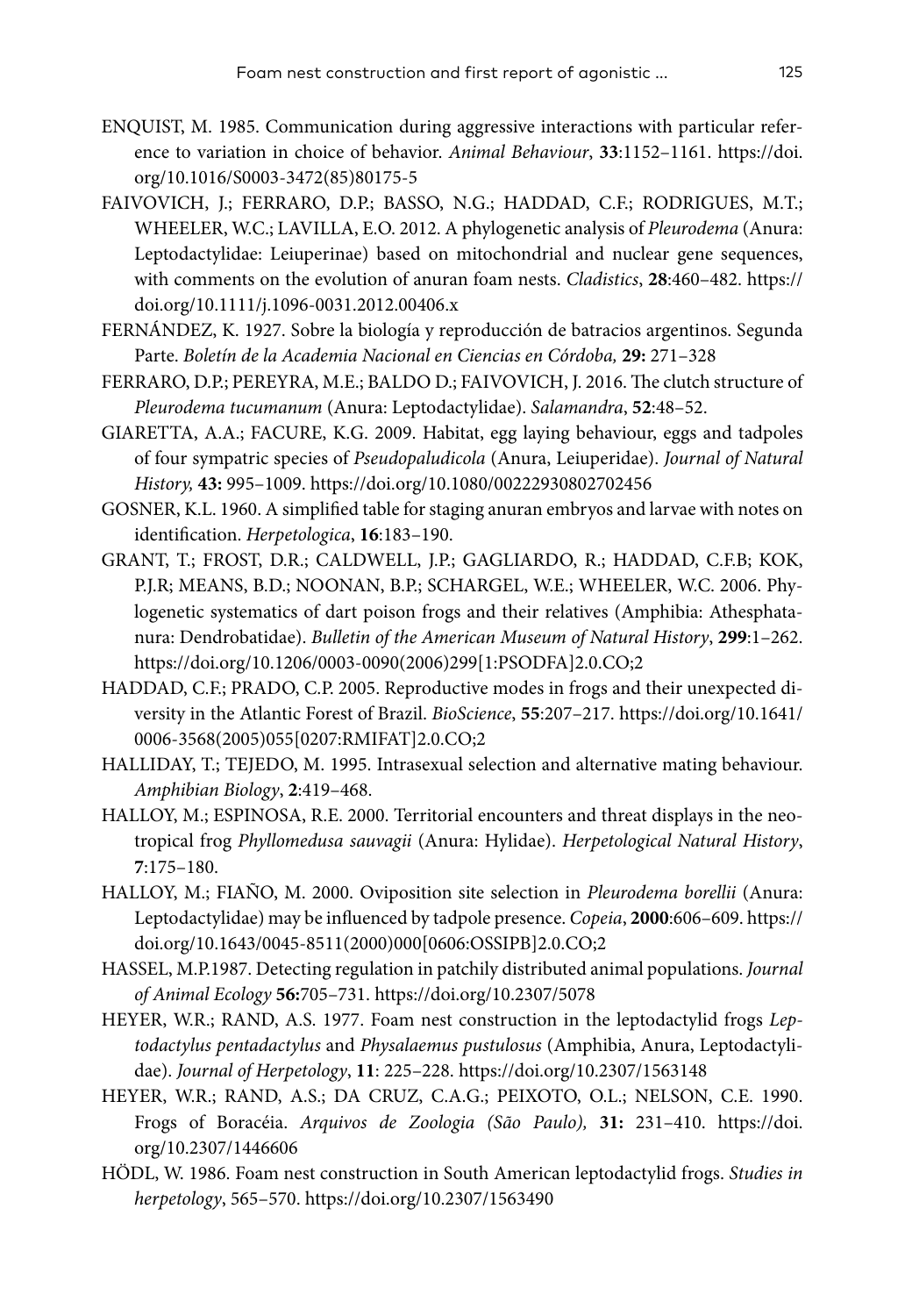- HÖDL, W. 1990. An analysis of foam nest construction in the Neotropical frog *Physalaemus ephippifer* (Leptodactylidae). *Copeia*, **1990**:547–554. <https://doi.org/10.2307/1446358>
- HÖDL, W. 1992. Reproductive behavior in the neotropical foam-nesting frog *Pleurodema diplolistris* (Leptodactylidae). *Amphibia-Reptilia*, **13**:263–274. [https://doi.](https://doi.org/10.1163/156853892X00472) [org/10.1163/156853892X00472](https://doi.org/10.1163/156853892X00472)
- HOWARD, R.D. 1978. The influence of male‐defended oviposition sites on early embryo mortality in bullfrogs. *Ecology*, **59:** 789–798.<https://doi.org/10.2307/1938783>
- KLUGE, A.G. 1981. The life history, social organization, and parental behavior of *Hyla rosenbergi* Boulenger, a nest-building gladiator frog. *Miscellaneous publications*, *Museum of Zoology, University of Michigan*, **160**:11–70.
- MARTINS, M.; POMBAL, J.P.; HADDAD, C.F. 1998. Escalated aggressive behaviour and facultative parental care in the nest building gladiator frog, *Hyla faber*. *Amphibia-Reptilia*, **19**:65–73.<https://doi.org/10.1163/156853898X00331>
- MARTORI, R.; AÚN, L.; VIGNOLO, P.E. 1994. Aporte al conocimiento de la biología y distribución de *Pleurodema tucumanum* (Anura, Leptodactylidae). *Boletín de la Asociación Herpetológica Argentina*, **10**:18–19.
- MORRIS, D.W. 2003. Toward an ecological synthesis: a case for habitat selection. *Oecologia*, **136:** 1–13.<https://doi.org/10.1007/s00442-003-1241-4>
- MORRONE, J.J. 2014. Biogeographical regionalization of the Neotropical region. *Zootaxa*, **3782**:1–110. <https://doi.org/10.11646/zootaxa.3782.1.1>
- PEARMAN, P.B.; WILBUR, H.M. 1990. Changes in population dynamics resulting from oviposition in a subdivided habitat. *The American Naturalist*, **135:** 708–723. [https://doi.](https://doi.org/10.1086/285070) [org/10.1086/285070](https://doi.org/10.1086/285070)
- PENNA, M.; VELÁSQUEZ, N.; SOLÍS, R. 2008. Correspondence between evoked vocal responses and auditory thresholds in *Pleurodema thaul* (Amphibia; Leptodactylidae). *Journal of Comparative Physiology A*, **194**:361–371. [https://doi.org/10.1007/](https://doi.org/10.1007/s00359-007-0312-0) [s00359-007-0312-0](https://doi.org/10.1007/s00359-007-0312-0)
- PISANO, A. 1963. La espuma de los nidos de *Leptodactylus bufonius* y su acción inhibidora sobre el desarrollo de las larvas. *Archivos de Bioquímica, Química y Farmacia*, **10**:65–77.
- PRADO, C.P.A.; UETANABARO M.; HADDAD C.F. 2002. Description of a new reproductive mode in *Leptodactylus* (Anura, Leptodactylidae), with a review of the reproductive specialization towards terrestriality in the genus. *Copeia*, **2002**:1128–1133. [https://doi.](https://doi.org/10.1643/0045-8511(2002)002%5B1128:DOANRM%5D2.0.CO;2) [org/10.1643/0045-8511\(2002\)002\[1128:DOANRM\]2.0.CO;2](https://doi.org/10.1643/0045-8511(2002)002%5B1128:DOANRM%5D2.0.CO;2)
- PYRON, R.A.; WIENS, J.J. 2011. A large-scale phylogeny of Amphibia including over 2,800 species, and a revised classification of extant frogs, salamanders, and caecilians. *Molecular Phylogenetics and Evolution*, **61**:543–583. <https://doi.org/10.1016/j.ympev.2011.06.012>
- RABB, G.; RABB, M.S. 1965. Effects of isolation on reproductive behavior in the pipid frog *Xenopus laevis*. *American Zoology*, **5**:685.
- RESETARITS, W.J.; WILBUR, H.M. 1989. Choice of oviposition site by *Hyla chrysoscelis*: role of predators and competitors. *Ecology*, **70:** 220–228.<https://doi.org/10.2307/1938428>
- SALTHE, S.N.; MECHAM, J.S. 1974. Reproductive and courtship patterns. *Physiology of the Amphibia,* **2:** 309–521.<https://doi.org/10.1016/B978-0-12-455402-3.50010-3>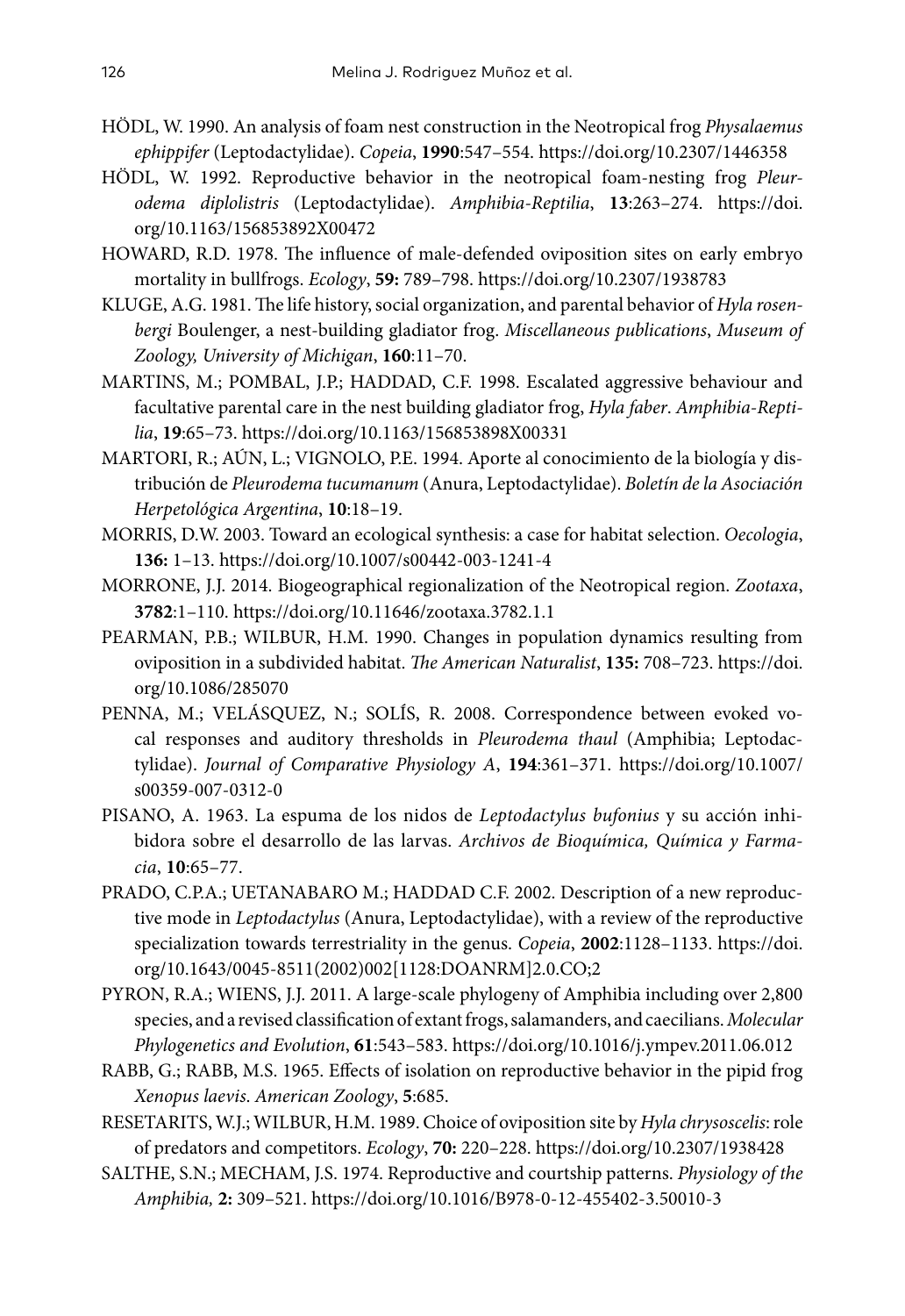- SCHAEFER, E.F.; KEHR, A.I. 2010. Comportamiento reproductivo de *Physalaemus albonotatus* (Steindachner, 1864) (Anura, Leiuperidae) en el nordeste argentino. *Revista Española de Herpetología*, **24**:27–39.
- SEYMOUR, R.S.; LOVERIDGE, J.P. 1994. Embryonic and larval respiration in the arboreal foam nests of the African frog *Chiromantis xerampelina*. *Journal of Experimental Biology*, **197**:31–46.
- SPIELER, M.; LINSENMAIR, K.E. 1997. Choice of optimal oviposition sites by *Hoplobatrachus occipitalis* (Anura: Ranidae) in an unpredictable and patchy environment. *Oecologia*, **109:** 184–199.<https://doi.org/10.1007/s004420050073>
- VAIRA, M.; AKMENTINS, M.; ATTADEMO, M.; BALDO, D.; BARRASSO, D.; BAR-RIONUEVO, S.; BASSO, N.; BLOTTO, B.L.; CAIRO, S.; CAJADE, R.; CÉSPEDEZ, J.; CORBALÁN, V.; CHILOTE, P.; DURÉ, M.; FALCIONE, C.; FERRARO, D.; GUTIÉR-REZ, R.; INGARAMO, M.; JUNGES, C.; LAJMANOVICH, R.; LESCANO, J.N.; MA-RANGONI, F.; MARTINAZZO, L.; MARTI, R.; MORENO, L.; NATALE, G.; PÉREZ IGLESIAS, J.; PELTZER, P.; QUIROGA, L.; ROSSET, S.; SANABRIA, E.; SANCHEZ, L.; SCHAEFER, E.F.; ÚBEDA, C.A.; ZARACHO, V.H. 2012. Categorización del estado de conservación de los anfibios de la República Argentina. *Cuadernos de Herpetología*, **26**:131–159.
- VALETTI, J.; GRENAT, P.R.; BARAQUET, M.; MARTINO, A.L. 2014. Reproductive biology of *Pleurodema guayapae* (Anura: Leptodactylidae: Leiuperinae). *International Journal of Tropical Biology and Conservation*, **62**:173–182. [https://doi.org/10.15517/](https://doi.org/10.15517/rbt.v62i1.7763) [rbt.v62i1.7763](https://doi.org/10.15517/rbt.v62i1.7763)
- VALETTI, J.A.; SALAS, N.E.; MARTINO, A.L. 2009. A new polyploid species of Pleurodema (Anura: Leiuperidae) from Sierra de Comechingones, Córdoba, Argentina and redescription of *Pleurodema kriegi* (Müller, 1926). *Zootaxa*, **2073**:1–21. [https://doi.](https://doi.org/10.5281/zenodo.187133) [org/10.5281/zenodo.187133](https://doi.org/10.5281/zenodo.187133)
- VELASCO, M.A.; ÚBEDA, C.A.; WILLIAMS, J.D.; KACOLIRIS, F.P. 2017. Reproductive biology of the critically endangered valcheta frog, *Pleurodema somuncurense* (Anura: Leptodactylidae), from Patagonia, Argentina. *South American Journal of Herpetology*, **12:** 205–211. <https://doi.org/10.2994/SAJH-D-16-00049.1>
- VELÁSQUEZ, N.A.; OPAZO, D.; DÍAZ, J.; PENNA, M. 2014. Divergence of acoustic signals in a widely distributed frog: relevance of inter-male interactions. *PloS one*, **9:** e87732. <https://doi.org/10.1371/journal.pone.0087732>
- WEIGANDT, M.; ÚBEDA, C.A.; DIAZ, M. 2004. The larva of *Pleurodema bufoninum* Bell, 1843, with comments on its biology and on the egg strings (Anura, Leptodactylidae). *Amphibia-Reptilia*, **25**:429–437.
- WELLS, K.D. 1977. The social behaviour of anuran amphibians. *Animal Behaviour*, **25**:666– 693. [https://doi.org/10.1016/0003-3472\(77\)90118-X](https://doi.org/10.1016/0003-3472(77)90118-X)
- ZINA, J. 2006. Communal nests in *Physalaemus pustulosus* (Amphibia: Leptodactylidae): experimental evidence for female oviposition preferences and protection against desiccation. *Amphibia-Reptilia*, **27**:148–150.<https://doi.org/10.1163/156853806776052092>